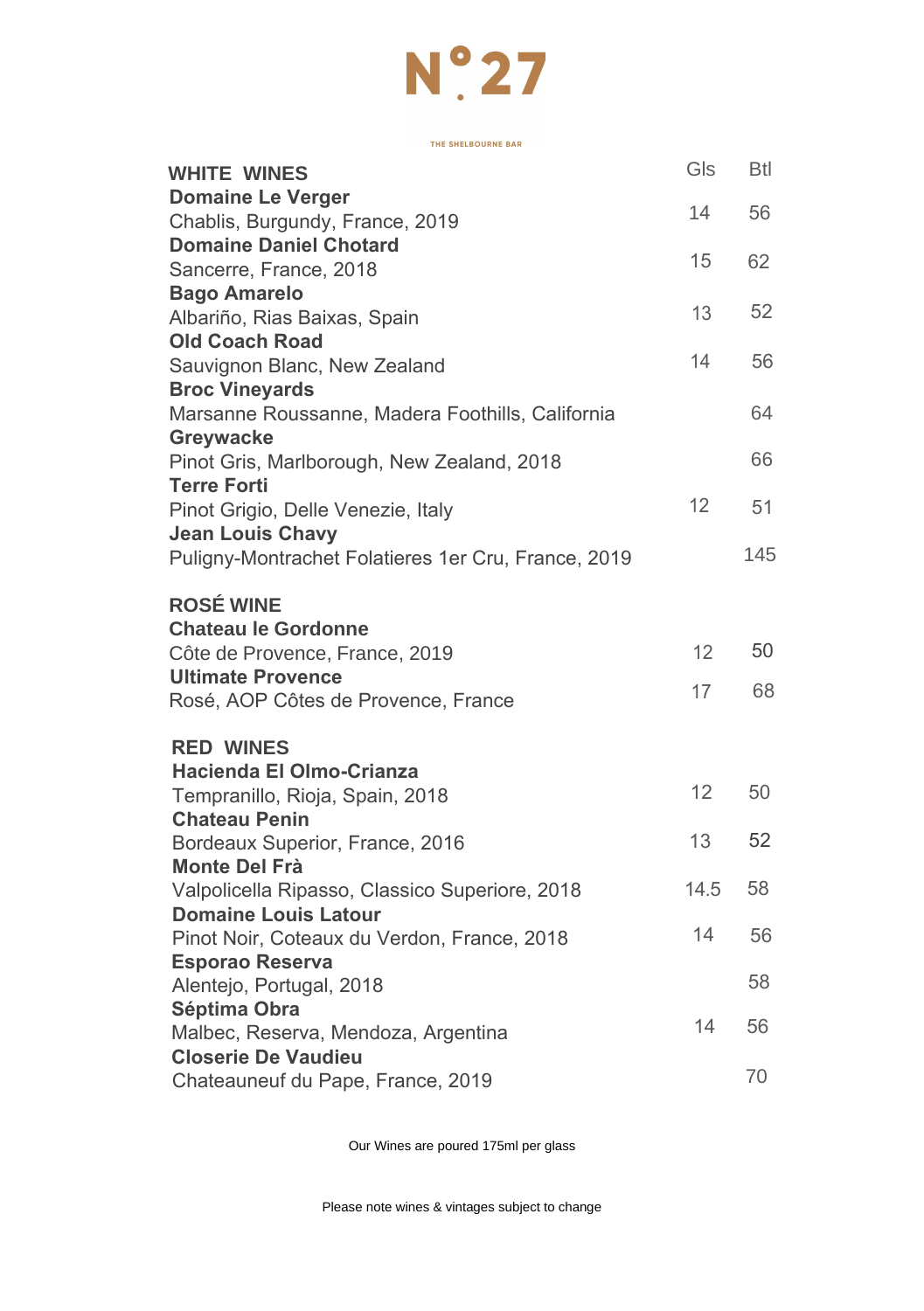| <b>CHAMPAGNE &amp; SPARKLING</b>                                              |            | Gls  | Btl  |
|-------------------------------------------------------------------------------|------------|------|------|
| Laurent Perrier La Cuvèe NV, Champagne, France                                |            | 25   | 120  |
| Laurent Perrier Cuvèe Rosé NV, Champagne, France                              |            | 35   | 170  |
| Laurent Perrier Grand Siècle, Champagne, France                               |            |      | 225  |
| Moët & Chandon NV, Champagne, France                                          |            |      | 130  |
| Moët & Chandon Vintage 2013, Champagne, France                                |            |      | 165  |
| Billecart-Salmon Brut Rosé NV, Champagne, France                              |            |      | 180  |
| Celene Opale, Crémant de Bordeaux Blanc De Blancs,                            |            |      |      |
| Bordeaux, France                                                              |            | 15   | 60   |
| <b>DRAUGHT BEERS</b>                                                          | <b>ABV</b> | Pt   | Gls  |
| Birra Moretti, Italy                                                          | 4.5%       | 7.80 | 4.10 |
| Hop House 13, Ireland                                                         | 4.1%       | 6.90 | 3.60 |
| Heineken, The Netherlands                                                     | 4.3%       | 6.90 | 3.60 |
| Rye River Pale Ale                                                            | 4.5%       | 6.90 | 3.60 |
| Smithwicks, Ireland                                                           | 3.8%       | 6.80 | 3.60 |
| Guinness, Ireland                                                             | 4.2%       | 6.80 | 3.40 |
| Guinness 0.0%, Ireland                                                        | 0.0%       | 6.00 |      |
| <b>BOTTLED BEERS</b>                                                          |            |      |      |
| Peroni, Italy                                                                 | 5.1%       | 6.80 |      |
| Peroni, Italy (G/F)                                                           | 5.1%       | 6.80 |      |
| Heineken, The Netherlands                                                     | 4.3%       | 6.65 |      |
| <b>CIDER</b>                                                                  |            |      |      |
| Bulmers 330ml, Ireland                                                        | 4.5%       | 6.65 |      |
| <b>NON ALCOHOLIC</b><br><b>BOTTLED BEER</b><br>Heineken Zero, The Netherlands | 0.0%       | 6.65 |      |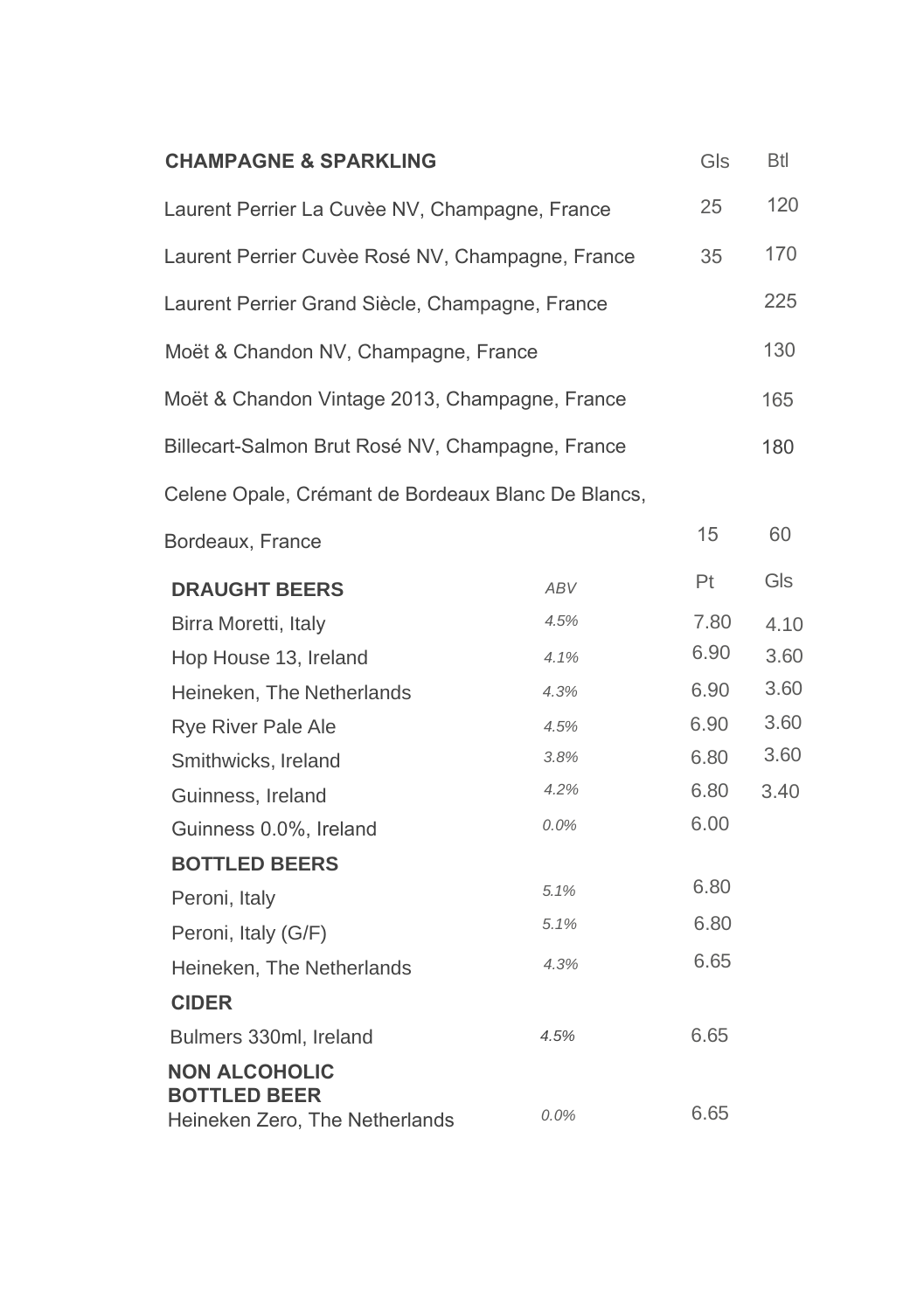# SHELBOURNE SIGNATURE COCKTAILS

| <b>El Greco Madness</b><br>Redbreast 12, Aperol, Cacoa Vermouth, Angostura Bitters                                   | 16  |
|----------------------------------------------------------------------------------------------------------------------|-----|
| Life's a Peach<br>Buffalo Trace, Pecans, Cocchi Americano, Harveys Bristol Cream,<br>Peach and Black Pepper, Lemon   | 16  |
| <b>Interstellar</b><br>Grey Goose La Poire, Del Maguey VIDA Mezcal, Butterfly Pea<br>Caramel, Lemon, Sauvignon Blanc | 16  |
| <b>Grand Dame</b><br>PAMA, Cote De Provence Rose, Peach and Jasmine Soda, Peach,<br>Laurent Perrier Champagne        | 16  |
| Fairway<br>Green Spot, Loungueville Apple Brandy, Angostura Bitters, Tonka<br>Bean, Soda Water                       | 16  |
| <b>Purple Halo</b><br>Pisco, Glendalough Gin, Purple Yam, Avallen Calvados, Olorosso<br>Sherry, Orgeat, Lemon        | 16  |
| <b>Granny Smith Spritz</b>                                                                                           | 16  |
| St. Germain, Avallen Calvados, Apple Sherbert, Lime, Soda,<br>Cremant de Bordeaux                                    |     |
| <b>The Shelbourne Bramble</b>                                                                                        |     |
| Method & Madness Gin, Raspberry and Apple Coulis, Lemon, Sugar                                                       | 16  |
| <b>Simplicity</b>                                                                                                    |     |
| Berthas Revenge Gin, Campari, Rhubarb, Velvet Falernum,<br>Grapefruit, Peychaud Bitters                              | 16  |
| <b>Espresso Marti-No N/A</b><br>Seedlip Spice, Espresso, Maple Syrup                                                 | 8.5 |
| <b>Elegance N/A</b><br>Four Berry Cordial, Non Alcoholic Sparkling Wine                                              | 8.5 |
| Mr. Jack N/A<br>Seedlip Grove, Grapefruit Juice, Lemon Juice, Sugar Syrup                                            | 8.5 |
| Heat 'em Up N/A                                                                                                      |     |
| Ceders Crisp, Lime Juice, Jalapeno Agave, Fresh Orange Juice                                                         | 8.5 |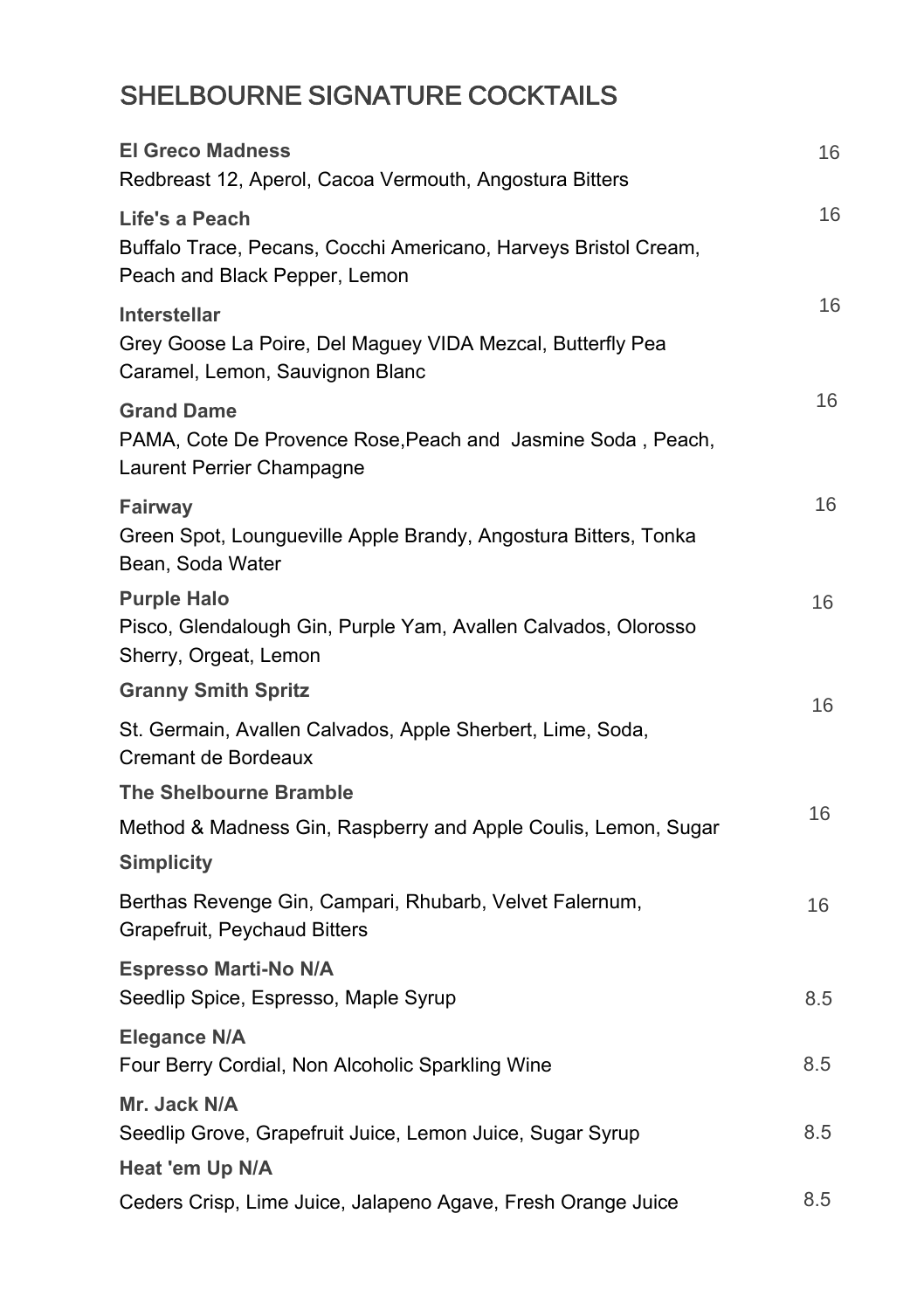#### **GIN**

| Gunpowder, Ireland            | 9    |
|-------------------------------|------|
| Dingle, Ireland               | 8    |
| Bertha's Revenge, Ireland     | 8    |
| Glendalough Seasonal, Ireland | 8    |
| Mór Gin, Ireland              | 8    |
| Method & Madness, Ireland     | 9    |
| Chinnery, Ireland             | 7.5  |
| Ornabrak, Ireland             | 8.5  |
| Silver Spear, Ireland         | 8.5  |
| Jawbox, Northern Ireland      | 8    |
| Hendricks, Scotland           | 8.5  |
| <b>Hendricks Obbium</b>       | 11   |
| The Botanist, Scotland        | 9.5  |
| Beefeater, England            | 6.6  |
| Beefeater 24, England         | 8.9  |
| Portobello Road, England      | 7.1  |
| Sipsmith, England             | 7.5  |
| Tanqueray, England            | 7.5  |
| Bombay Sapphire, England      | 7.25 |
| Whitley Neill, England        | 7.5  |
| Tangueray 10, England         | 11.5 |
| Monkey 47, Germany            | 13   |
| Gin Mare, Spain               | 12.5 |

### **VODKA**

| Absolut, Sweden           | 6.8  |
|---------------------------|------|
| Absolut Elyx, Sweden      | 12   |
| Kalak Vodka, Ireland      | 7.5  |
| Sausage Tree, Ireland     | 8.5  |
| Aylesbury Duck, USA       | 11   |
| Crystal Head, USA         | 10   |
| Tito's, USA               | 9.5  |
| Ketel One, Holland        | 9.5  |
| Ketel One Citron, Holland | 9.5  |
| Belvedere, Poland         | 10.5 |
| Grey Goose, France        | 11   |

### **RUM**

| Havana Club 3yr Old, Cuba      | 6.7  |
|--------------------------------|------|
| Havana Club 7yr Old, Cuba      | 8    |
| Havana Club 15yr Old, Cuba     | 14   |
| Bacardi, Cuba                  | 6.6  |
| Bacardi 8, Cuba                | 8.5  |
| Morgan Spiced, Puerto Rico     | 6.5  |
| Fuba Cachaca, Brazil           | 6.5  |
| Appleton VX, Jamaica           | 7    |
| Ron Zacapa, Guatemala          | 15   |
| Diplomatico Reserva, Venezuela | 10.5 |
| Gosling Black Seal, Bermuda    | 6.6  |
| Angostura 1824, Trinidad       | 14   |
|                                |      |

**Please note that not all of our Spirits are listed.**

**Please ask your Server for any enquiries.**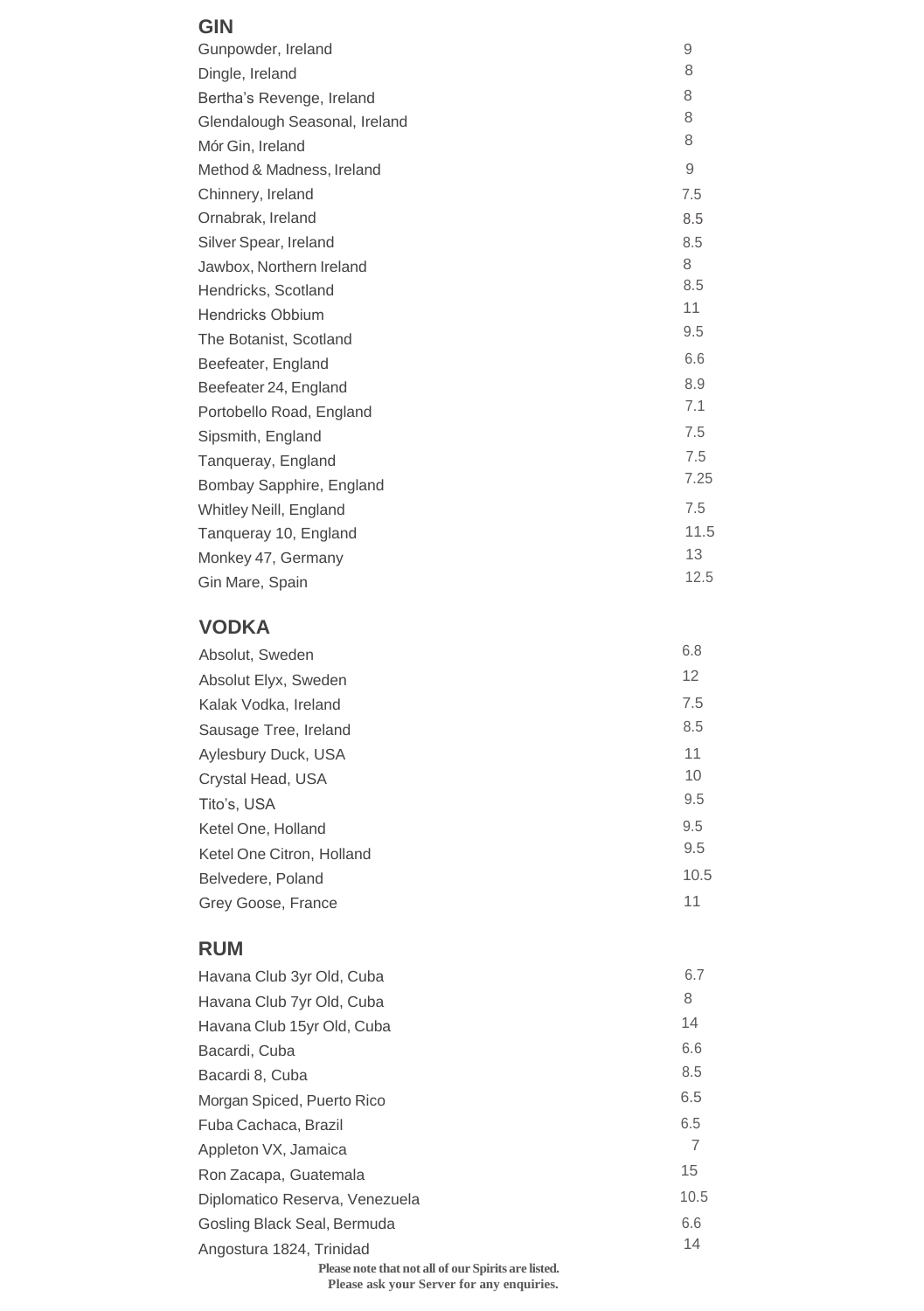# **IRISH WHISKEY SELECTION**

| Jameson                              | 6.8             |
|--------------------------------------|-----------------|
| Jameson Caskmates                    | 8               |
| Jameson Crested Ten                  | 7.5             |
| Jameson Select Black Barrel          | 9.5             |
| Tullamore 12yr Old                   | 7.7             |
| Tullamore XO                         | 8               |
| Tullamore 18yr Old                   | 20              |
| <b>Teelings Brabazon</b>             | 13              |
| <b>Black Bush</b>                    | 8               |
| Connemara 12yr Old                   | 12              |
| Connemara 22yr Old                   | 27              |
| Bushmills Malt 10yr Old              | 8.5             |
| Bushmills 16yr Old                   | 17              |
| Bushmills 21yr Old                   | 22              |
| Powers 12yr Old Johns Lane           | 10 <sup>1</sup> |
| Redbreast 12yr Old                   | 12              |
| Redbreast Lustau                     | 14              |
| Redbreast 15yr Old                   | 19              |
| Redbreast 21yr Old                   | 30              |
| <b>Slane Whiskey</b>                 | $\overline{7}$  |
| Green Spot                           | 11              |
| <b>Red Spot</b>                      | 30              |
| Green Spot 10yr Old Rare             | 100             |
| Yellow Spot 12yr Old                 | 13              |
| Midleton Very Rare 1973              | 520             |
| Midleton Barry Crocket               | 40              |
| Midleton Dair Ghealach               | 65              |
| Method & Madness 28yr Old            | 285             |
| Method & Madness Single Grain        | 9               |
| Method & Madness Single Malt         | 13              |
| Dunvilles 12 PX Cask                 | 19              |
| Dunvilles 1808                       | 8.20            |
| Dunvilles 18 Cask 989                | 50              |
| Dunvilles 18 Port Mourant Rum        | 120             |
| Dunvilles 19                         | 60              |
| <b>Dunvilles Three Crowns</b>        | 10              |
| <b>Dunvilles Three Crowns Peated</b> | 11              |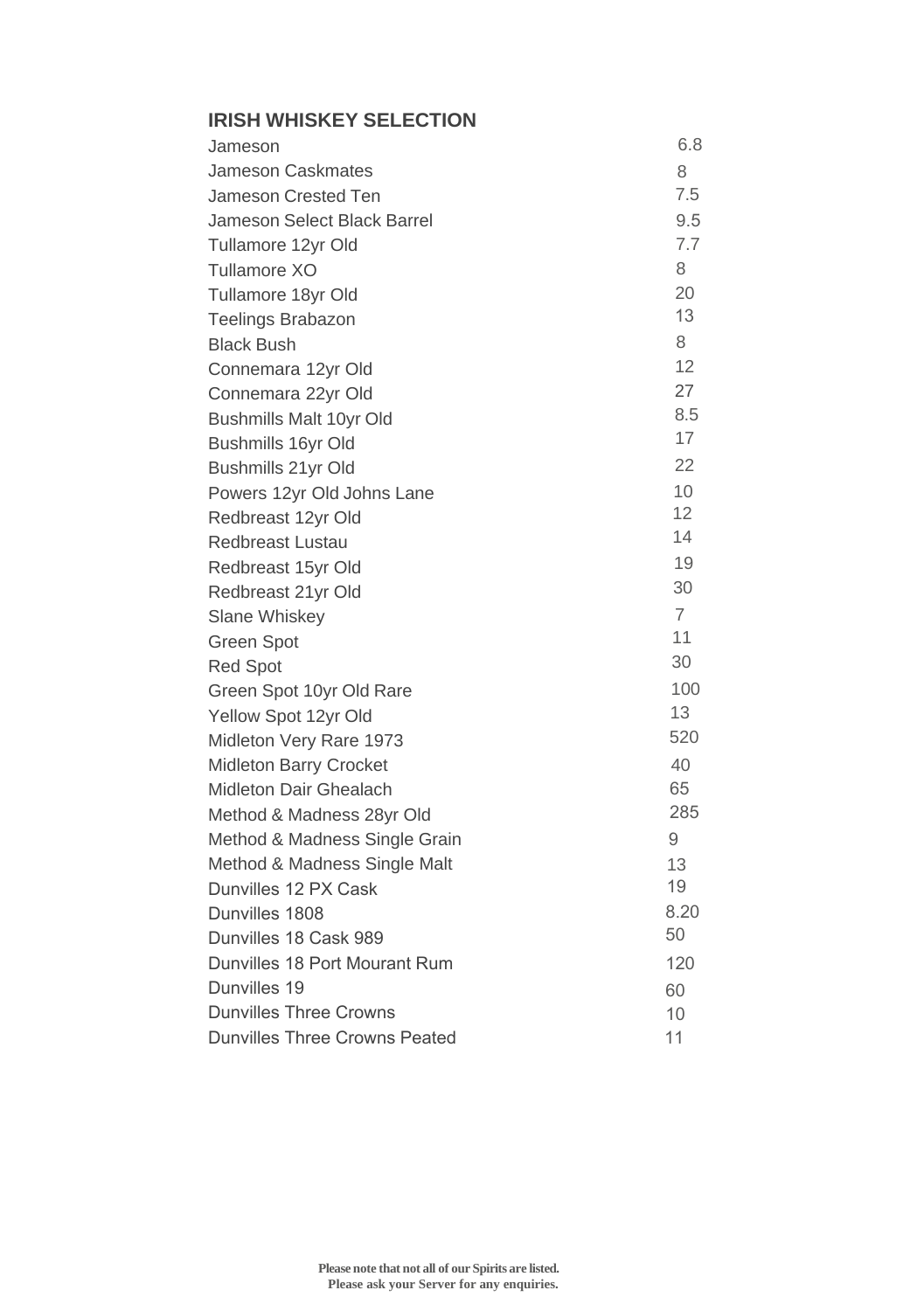# **SCOTCH WHISKEY**

| Johnnie Walker Black  | 8.5  |
|-----------------------|------|
| Johnnie Walker Blue   | 40   |
| Laphroaig 10yr Old    | 11   |
| Talisker 10yr Old     | 10   |
| Macallan Amber        | 9.5  |
| Macallan 18yr Old     | 89   |
| Glenfiddich 12yr Old  | 9.5  |
| Lagavulin 16yr Old    | 16   |
| Oban 14yr Old         | 12.5 |
| Glenmorangie 10yr Old | 9.5  |
| Glenmorangie 18yr Old | 19   |

#### **WORLD WHISKEY**

| <b>Buffalo Trace</b>       | 7    |
|----------------------------|------|
| <b>Jack Daniels</b>        | 6.8  |
| Jack Daniels Single Barrel | 11   |
| Eagle Rare                 | 15   |
| Sazerac 6yr Old            | 8.6  |
| Hudson Baby Bourbon        | 13.5 |
| Rittenhouse Rye 100 Proof  | 9.2  |
| <b>Michters</b>            | 15   |
| Nikka From the Barrel      | 10   |
| Nikka 12                   | 25   |
| <b>Whistle Pig</b>         | 20   |
| Pappy Van Winkle 10yr      | 200  |
| Pappy Van Winkle 12yr      | 300  |
| Pappy Van Winkle 13yr      | 350  |
| Pappy Van Winkle 15yr      | 400  |
| Pappy Van Winkle 20yr      | 450  |
| Pappy Van winkle 23yr      | 500  |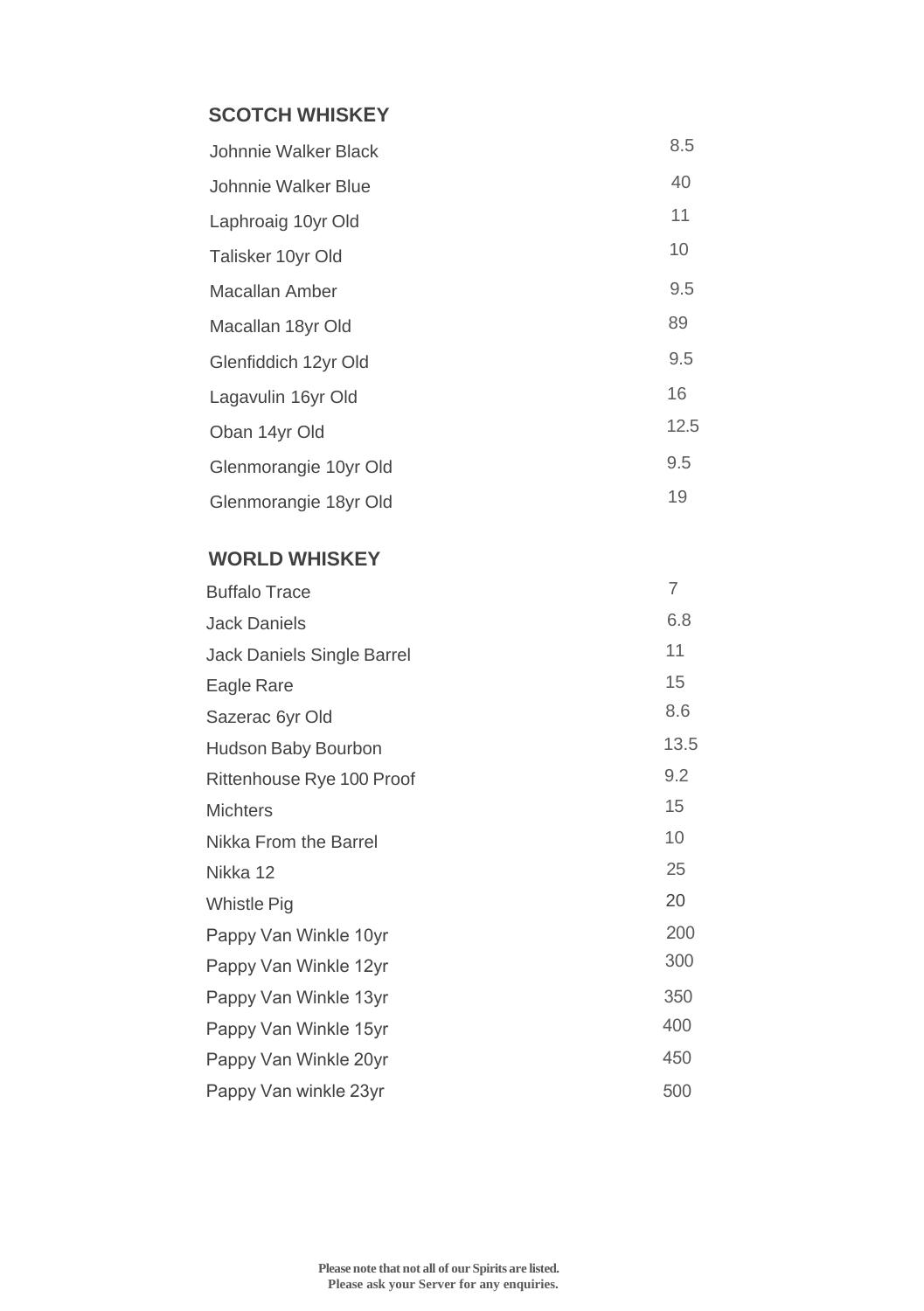## **BRANDY | COGNAC**

| Hennessy VS             | 7.5 |
|-------------------------|-----|
| Hennessy Fine De Cognac | 10  |
| Longueville House       | 9   |
| Rémy Martin VSOP        | 10  |
| Hennessy VSOP           | 12  |
| Hennessy XO             | 28  |
| Hennessy Paradis        | 100 |
| Hennessy Richard        | 275 |
|                         |     |

### **ARMAGNAC | CALVADOS**

| <b>BAS VSOP</b>      |     |
|----------------------|-----|
| BAS XO               |     |
| <b>Berneroy VSOP</b> | 8.2 |

#### **TEQUILA**

| 11.5 |
|------|
|      |
|      |

### **LIQUEURS**

| Kahlua                 |     |
|------------------------|-----|
| Amaretto               |     |
| <b>Baileys</b>         |     |
| Five Farms Irish Cream |     |
| <b>Benedictine</b>     |     |
| Cointreau              | 6.6 |
| <b>Grand Marnier</b>   |     |
| <b>Irish Mist</b>      |     |
| Galliano               |     |
| Limoncello             |     |
| Sambuca Ramazotti      |     |
| Southern Comfort       |     |
|                        |     |

### **APERITIFS | PASTIS**

| Martini Rosso   Dry    | 6.5 |
|------------------------|-----|
| Bianco Campari         | 6.5 |
| <b>Fernet Branca</b>   |     |
| Lillet Blanc           | 6.5 |
| Carpano Antica Formula | 7.6 |
| Pernod                 | 6.2 |